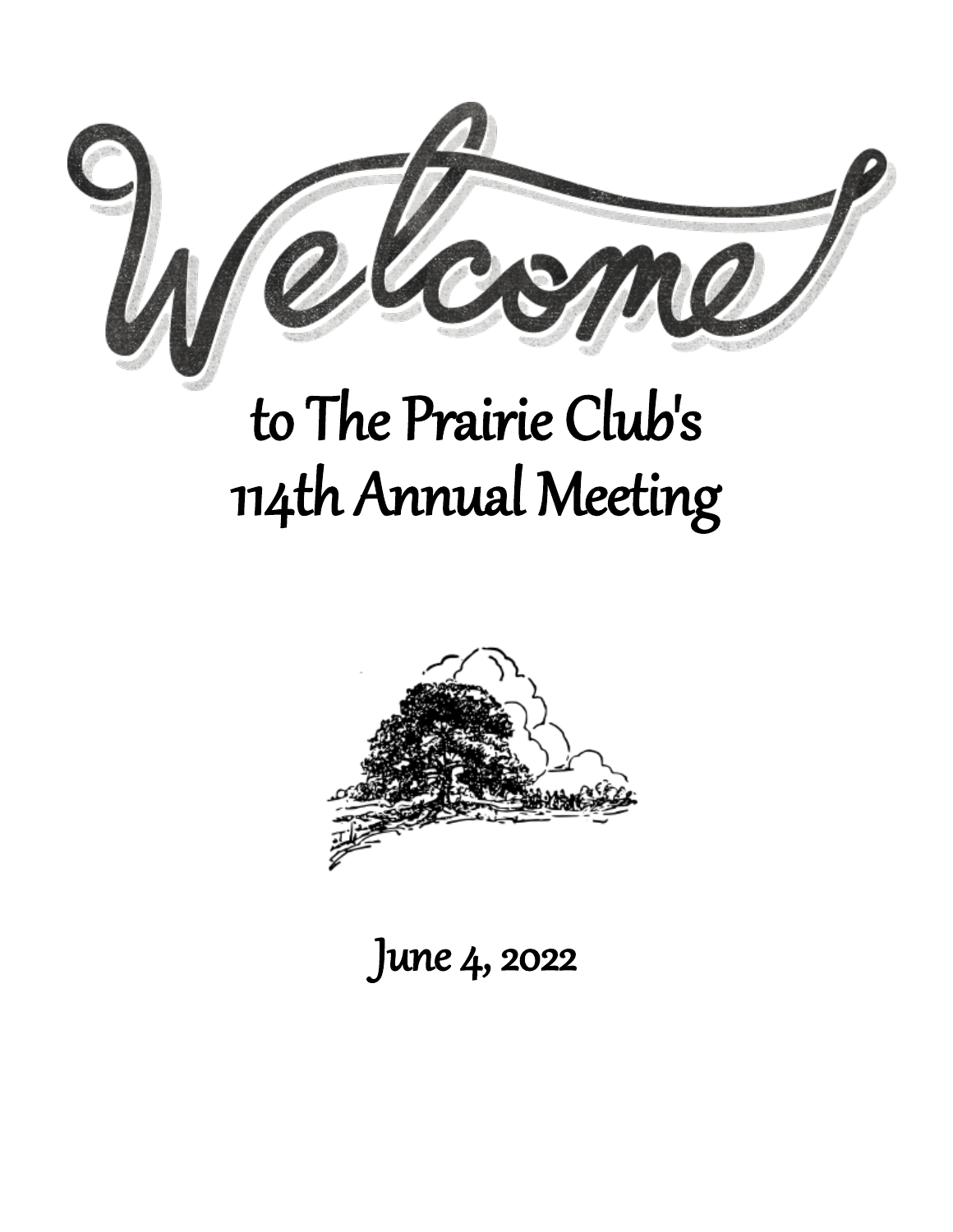# **114th Annual Meeting Agenda June 4, 2022**

# New Member Meet & Greet

#### Call to Order

| Welcome, Opening Remarks, Recognitions  Douglas Elrick, President |  |
|-------------------------------------------------------------------|--|
|                                                                   |  |
| Message from Nominating CommitteeDan Gapen, Nominating Chair      |  |
| Memorial for Departed Members  Barb Burton, Membership Chair      |  |
|                                                                   |  |
|                                                                   |  |
|                                                                   |  |

Lunch

Guest Speaker from Chikaming Open Lands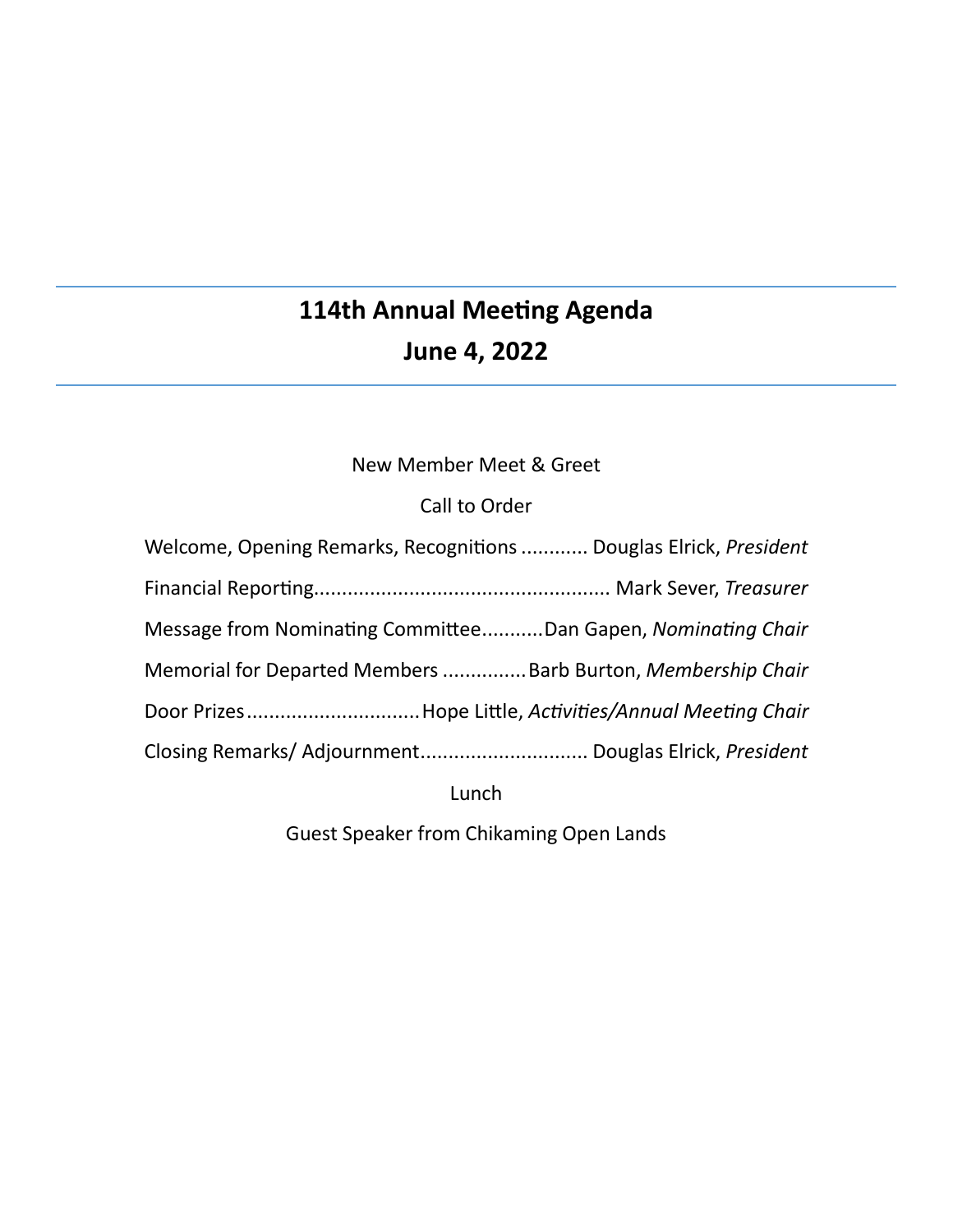# **THE PRAIRIE CLUB 2021 BOARD OF DIRECTORS**

# **Officers**

*Terms Expire - December 31, 2022* President – Douglas Elrick 1st Vice President – Mike Maloney 2nd Vice President – Carolyn Edison Hazelhurst Camp Vice President – Sharon Lemler Spring Grove Camp Vice President – Erin Kiehm Treasurer – Mark Sever Recording Secretary – Leo Krusack

### **Board of Directors**

# *Term Expires - December 31, 2021* Patty Kane Dan Gapen Jim "Mac" McCarthy Brian Reed

*Term Expires - December 31, 2022* Charles Calkins Hope Little

Charles Manthey Deb McGrath

#### *Term Expires - December 31, 2023*

Arthur Anderson Robert Foote (Jan—Sep) Larry Bergman (Sep—Dec) Charlie Johnson Terry Riban

#### **Activity Committees**

Annual Meeting – Hope Little & Leo Krusack Buena Vista – Paula Flanagan (Jan—May) Linsey Crowninshield (May—Dec) Conservation – Leo Krusack Family Cottage – Laurel Salvador & Maggie Soliz (Jan—May) Farm House – Deb McGrath & Barb Wittersheim Promotional – Barb Burton Publication – Natalie Brennan Spring Grove Lodge – Mickey Hanson Website – Sue Krusack Walkers/Activities – Hope Little

#### **Standing Committees**

Audit – Kevin Oravec Elections – Terry Riban Finance – Richard B. Spurgin Historical – OPEN Membership – Barb Burton Nominating – Sarah Craig Pratt

#### **Camp Committees**

Hazelhurst – Sharon Lemler Spring Grove – Erin Kiehm



commitment, your time, and your dedication to the Prairie Club!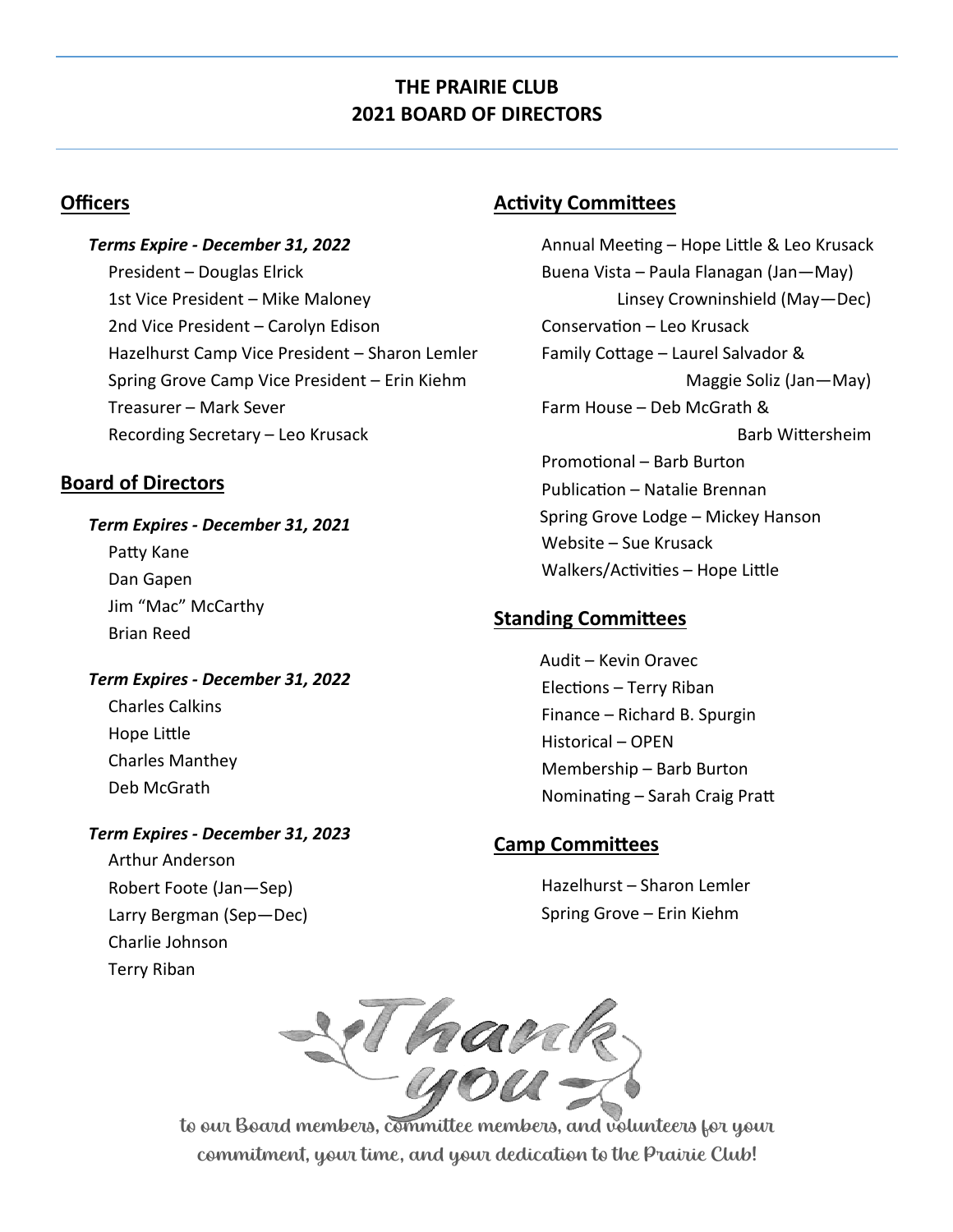#### **The Prairie Club Treasurer's Report – 2022 Annual Meeting**

The Prairie Club continues to be in a strong financial position. We ended the year 2021 with approximately \$274,000 of cash and investments, of which \$179,400 is unrestricted and \$94,600 has been reserved for future long-term capital improvements and other uses. The Club does not have any debt except for routine expenses in the process of being paid.

Primarily due to the resumption of rental operations, net profit for the year (after the depreciation charge) was net income of \$6,370 compared to a loss in 2020 of \$46,486, an increase of \$52,856.

The Club's tax return (Form 990) for 2021 was filed on a timely basis with the IRS.

Mark V. Sever Treasurer The Prairie Club

| <b>The Prairie Club</b><br><b>2021 Financial Summary</b> |              |                   |               |  |
|----------------------------------------------------------|--------------|-------------------|---------------|--|
|                                                          | End of Year  | <b>Beginning</b>  | Increase      |  |
|                                                          | 2021         | of Year 2021      | (Decrease)    |  |
| Unrestricted cash                                        | \$179,433    | \$163,900         | \$15,533      |  |
| Restricted cash and investments                          | 94,546       | 208,099           | (113, 553)    |  |
| <b>Total cash and investments</b>                        | \$273,979    | \$371,999         | $$$ ( 98,020) |  |
|                                                          |              | <b>Prior Year</b> | Increase      |  |
| <b>Rental Fees</b>                                       | 2021         | 2020              | (Decrease)    |  |
| <b>Buena Vista</b>                                       | \$50,855     | \$<br>(50)        | \$50,905      |  |
| <b>Family Cottage</b>                                    | 32,148       | 1,475             | 30,673        |  |
| Farmhouse                                                | 34,650       | 3,874             | 30,776        |  |
| Spring Grove Lodge                                       | 4,635        | 1,400             | 3,235         |  |
|                                                          | \$122,288    | \$<br>6,699       | \$115,589     |  |
| <b>Membership Dues</b>                                   | Ś.<br>92,475 | \$92,544          | \$<br>(69)    |  |
| <b>Net Profit (Loss)</b>                                 |              |                   |               |  |
| <b>Buena Vista</b>                                       | \$25,871     | \$(13, 224)       | \$39,095      |  |
| <b>Family Cottage</b>                                    | 9,503        | (21, 559)         | 31,062        |  |
| Farmhouse                                                | 1,348        | (19,600)          | 20,948        |  |
| Hazelhurst                                               | 20,584       | 56,050            | (35, 466)     |  |
| Prairie Club Office                                      | 36,005       | 7,076             | 28,929        |  |
| <b>Improvement Funds</b>                                 | 23,956       | 23,041            | 915           |  |
| <b>Spring Grove</b>                                      | 0            | 0                 | $\mathbf 0$   |  |
| Subtotal - before depreciation                           | 117,267      | 31,784            | 85,483        |  |
| Less Depreciation                                        | (110, 897)   | (78, 270)         | 32,627        |  |
| Net Profit (Loss) after Depreciation                     | \$.<br>6,370 | \$(46, 486)       | \$ 52,856     |  |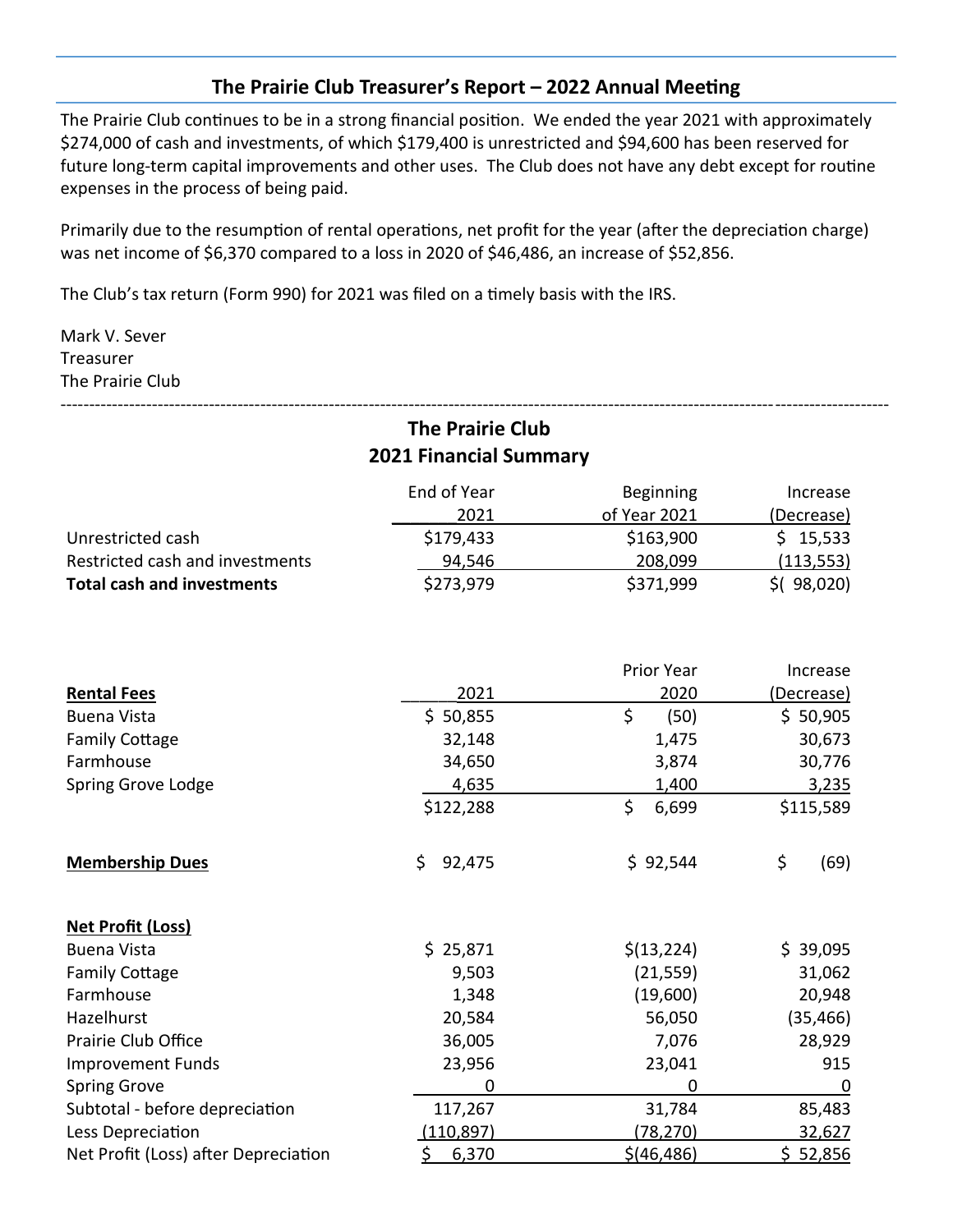#### **Membership Count for 2021**

- 771 Category 1 (Active)
	- 2 Category 2 (Honorary)
	- 4 Category 3 (Senior Active)
	- 2 Category 4 (Hiker/Walker)
- 14 Category 5 (Student)
- 45 Category 6 (Senior)
- **838 - Total Prairie Club Members**



**Members & Friends Who Passed Away in 2021**

| Patrick Maguire         | passed away on March 1, 2021   |
|-------------------------|--------------------------------|
| <b>Van Ness Simmons</b> | passed away on March 12, 2021  |
| Cynthia Roberts Burton  | passed away on March 16, 2021  |
| Clark Miller            | passed away on May 3, 2021     |
| Nancy Cook              | passed away on July 18, 2021   |
| Sue Krusack             | passed away on August 14, 2021 |
| <b>Charlene Calkins</b> | passed away on August 27, 2021 |

# **Members & Friends Who Passed Away in 2022**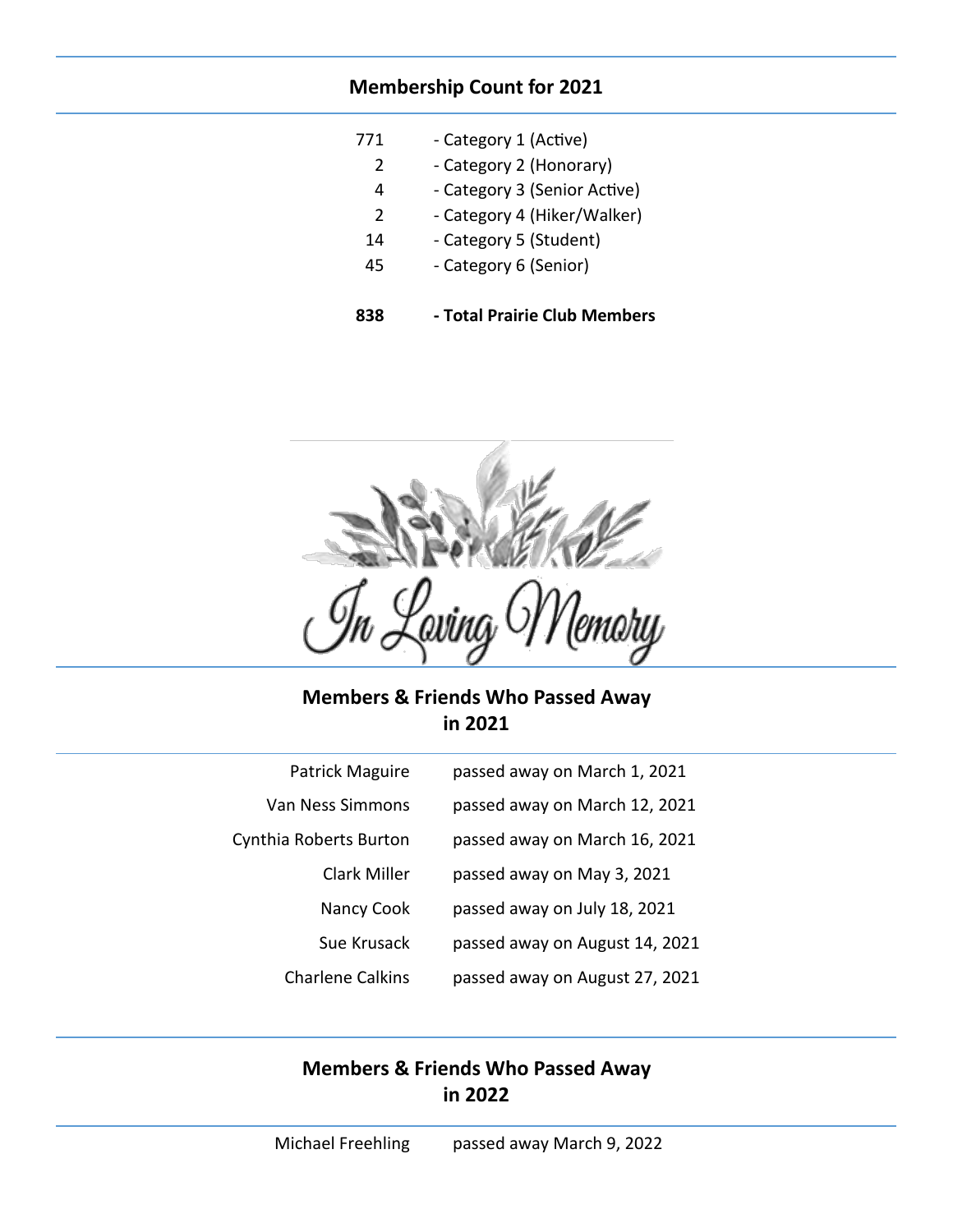#### **New Members 2021**

**Ray Braden & Kim Jensen** Spring Grove, IL 60081 Sponsors: Connie Davies, Mildred Hanson Interviewed by: Paula Kiehm

**Bruce & Lynn Buschick** McHenry, IL 60050 Sponsors: Jeff Fink, Mildred Hanson Interviewed by: Paula Kiehm

**Claire Einhorn** East Dundee, IL 60118 Sponsors: Jacia Pearson, Barb Burton Interviewed by: Paula Kiehm

**Sheila Shearon "CeCe" Ely** Wilmette, IL 60091 Sponsors: Susan Enright, Barbara Warren Interviewed by: M.P. McKenzie

**John & Stephanie Epperson** Chicago, IL 60618 Sponsors: Connie Cranford, Barbara White Interviewed by: M.P. McKenzie

**Martha Feldman** New Buffalo, MI 49117 Sponsors: James Chandler, Susan M. Taylor Interviewed by: Barbara Burton

**Ann Flood** Des Moines, IA 50312 Sponsors: Wyatt Allen Miller, Patrick Gilligan Interviewed by: Barbara Burton

**David & Jennie Freda** Chicago, IL 60618 Sponsors: Connie Cranford, Barbara White Interviewed by: M.P. McKenzie

**Thomas Hackley & Emily Bettencourt** Kalamazoo, MI 49009 Sponsors: Gary Wood, Tim Wixted Interviewed by: Frances Kirby

**Steven Henderson** Three Oaks, MI 49128 Sponsors: Ann Cilla, Mary Ann Aubrey Interviewed by: Barbara Burton

**Hilary McGrath** Wheaton, IL 60187 Sponsors: Deb McGrath, Barbara Wittersheim Interviewed by: Frances Kirby

**Eleanor Ann Nicholson** Chicago, IL 60615 Sponsors: Nancy Baum, Sarah Nadelhoffer Interviewed by: Marcelle Gray

**Cindi Sartain** Libertyville, IL 60048 Sponsors: Connie Wallingford, Rob Burton Interviewed by: Barbara Burton

**Thomas Wanderer** Lexington, MA 02420 Sponsors: Steve Clark, Jim Downey Interviewed by: Terese Clancy

**Marcia Warter** South Bend, IN 46614 Sponsors: Gina Meyers, Yifei Jaski Interviewed by: Terese Clancy

**Millie Weir** Elk Grove Village, IL 60007 Sponsors: Jeff Fink, Rose Werner Interviewed by: Paula Kiehm

**Agnieszka Wiosna** Schaumburg, IL 60173 Sponsors: Magdalena Warzecha, Ewa Pasek Interviewed by: Terese Clancy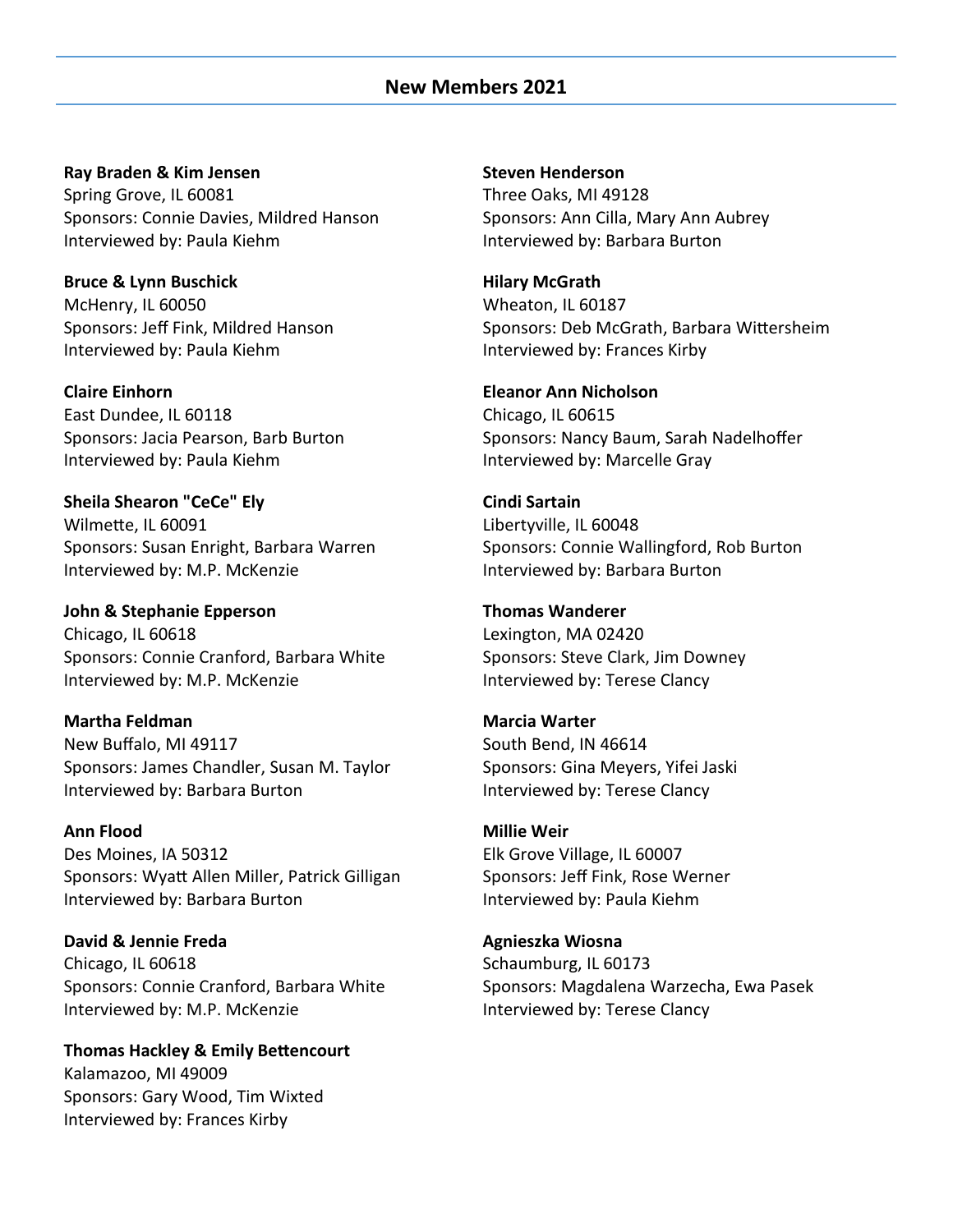#### **Activities Committee Report**

Due to the Covid-19 Pandemic the Activities Committee had limited activities last year. We had one kayaking outing on the Galien River. We plan to start more activities as for 2022.

Hope Little Chair, Activities Committee



Join us on Sunday, June 5th, at 1:00 pm for a kayak/canoe trip on the Galien River. Rentals are available from Third Coast Paddling (269)468-9399 Single kayaks cost \$25 and double kayaks are \$30.

#### **Conservation Committee Report**

Each year the Prairie Club supports two conservation organizations: Chikaming Open Lands (COL) in southwest Michigan and the Nippersink Watershed Association (NWA) in McHenry County, Illinois.

During 2021, Chikaming Open Lands added three new preserves totaling 83 acres to its repertoire: Sugar Wood Preserve (40 acres), Harbert Woods Preserve (16 acres), and Castle Keep Preserve (27 acres).

Altogether, Chikaming Open Lands now manages 20 preserves and land easements totaling 2,000 acres. That is an amazing accomplishment for a small organization with limited resources.

In addition, Chikaming Open Lands, in a program titled Mighty Acorns, conducts environmental education and field studies for 3rd - 5th grade children from three local elementary schools.

COL land stewards planted 3,000 trees during the course of the year.

Nippersink Watershed Association continues to "preserve, protect, and enhance the irreplaceable natural resources found in the Nippersinik Creek watershed". This work is accomplished via environmental studies and numerous volunteer work sessions scheduled throughout the year.

Support by the Prairie Club as an organization and by the Club's individual members establishes us as an important

contributor to the present and future well-being of the communities where we are active.

Leo Krusack Conservation Chair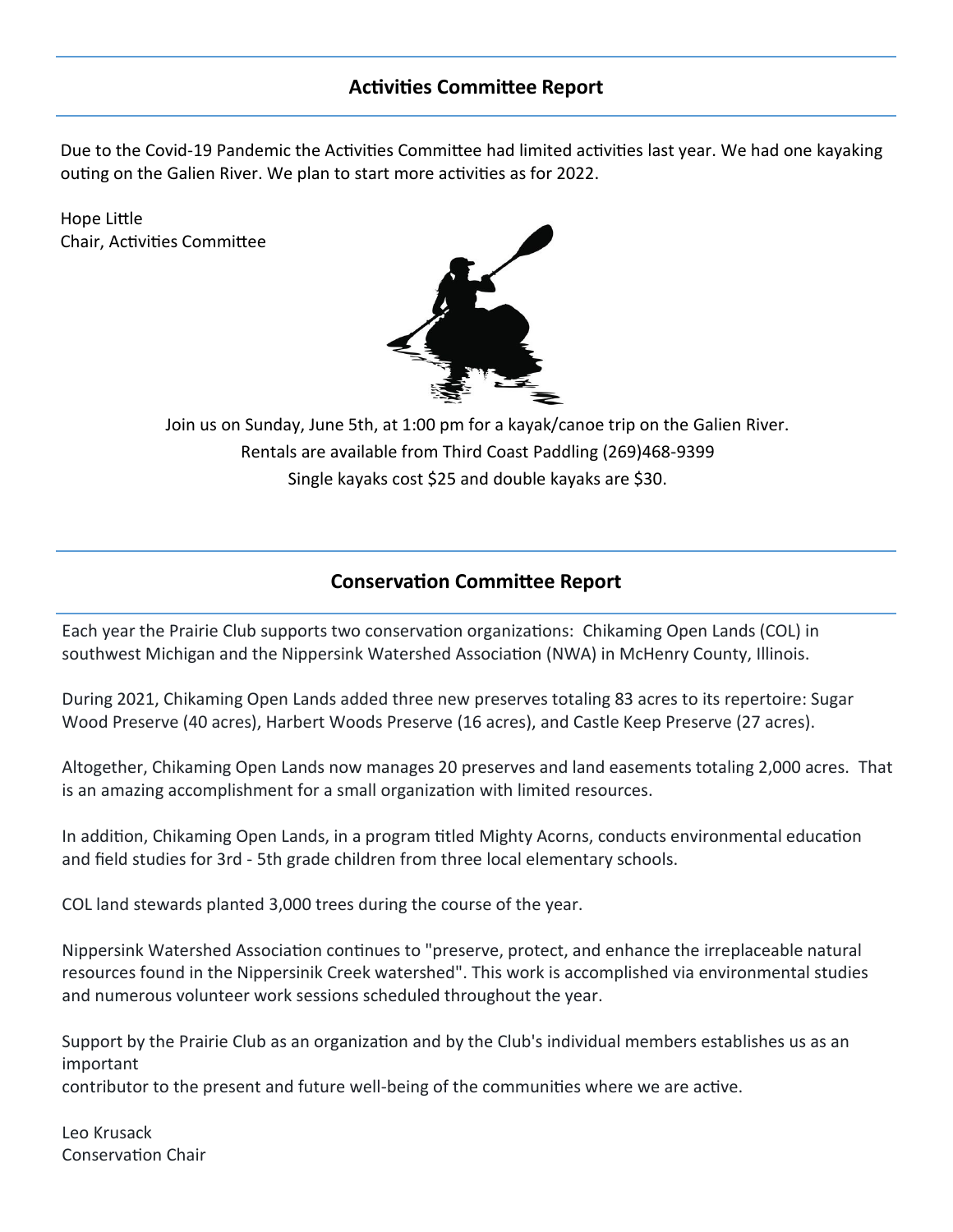#### **Buena Vista Report**

Lots of changes to Buena Vista in the past year as renovations have allowed the facility to be rented yearround! Families can now enjoy all seasons at Hazelhurst! Many thanks to all those involved in leading and facilitating these renovations.

Work in October and February included: a purging and reorganizing of kitchens, closets, outdoor cushions, and lamps and furniture. All blankets and rugs were washed. Mattress pads and pillowcases, and pillows were replaced. Re-purposed vintage beach photos were hung and lamps replaced (thank you Deb and Barb).

Current projects include; power washing and painting of the screened-in porch and exterior painting of the building (being completed in May 2022)

As funding was approved in May 2022, we will be moving forward with plans to replace the couch in the sitting area of the old side and to replace seating areas on the screened-in porch.

For summer: new glassware, sheets sets, outdoor pillows and cushions will brighten up the beachy feel of the facility.

As noted in other reports: facility chairs are now enforcing a minimum \$100 fee if renters leave the facility unkept, making it necessary for DeAnna to spend extra time cleaning after they check out. This practice has already been utilized at BV – thank you to Natalie and DeAnna for their support and communication of these expectations.

Again, many thanks to Vern and DeeAnna for the spearheading of contracts and facility improvements and for all the work they do to keep Buena Vista spotless and welcoming to renters. And appreciation to Natalie for her communication, organization, and efforts.

Looking forward to a great summer season!

See you at camp!

Linsey Crowninshield-Ryan Buena Vista Chair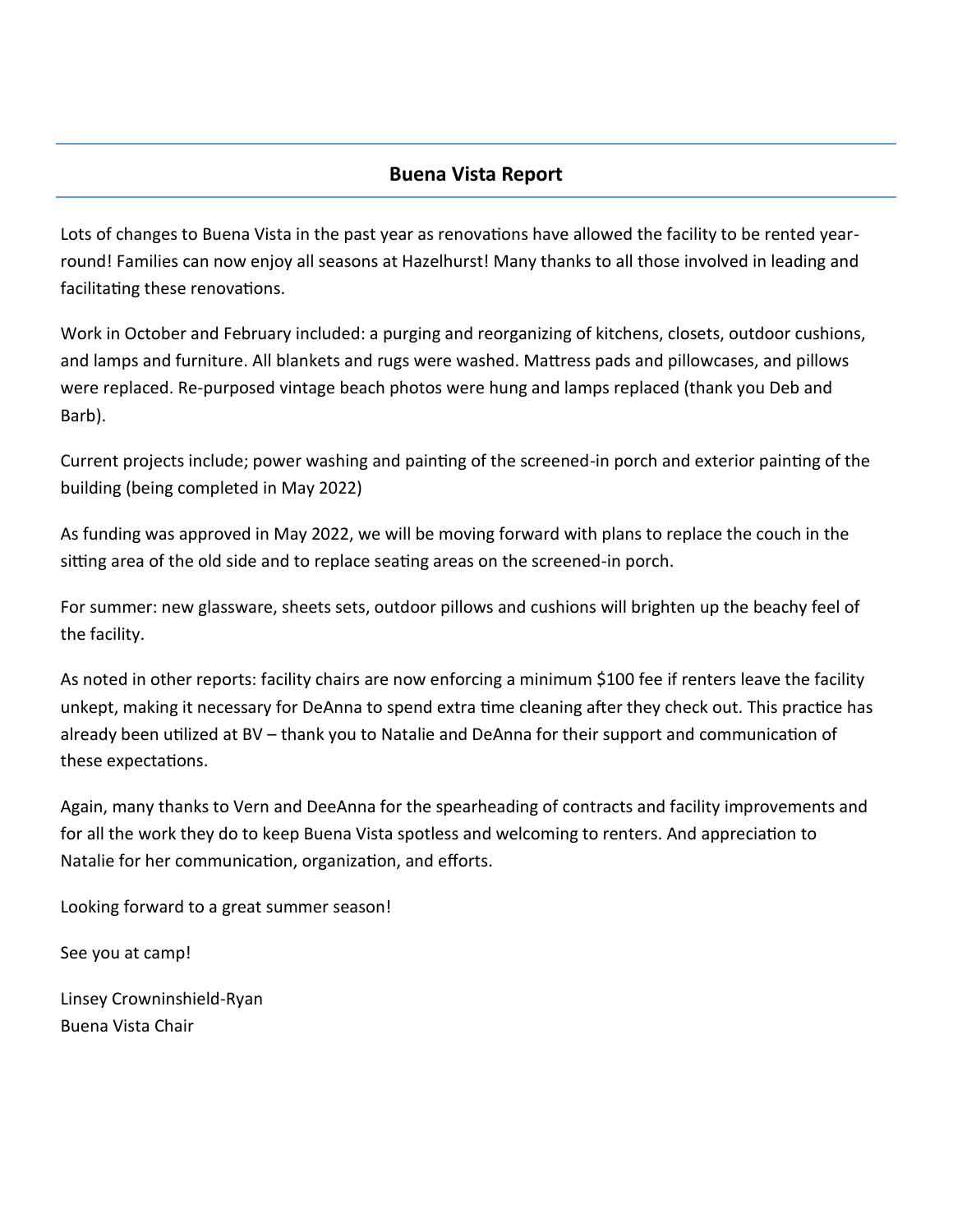#### **Family Cottage Report**

The Family Cottage had a very full summer rental season in 2021 and was fully booked through the summer. Thanks to major help from Deb and Barb, the screened in porches in both units received major facelifts with new furniture, cushions and area rugs. My husband, Omar, and I painted the existing orphan wicker that was red and green to match blue and with the cushions that Deb bought, it has a new life. Deb also found a used set of matching wicker love seat and chairs for Windsong, so the transformation was complete. I updated all the bedspreads, pillows and mattress covers linens in 2021, so the bedding has a new look as well. In addition, I purchased memory foam mattress pads for the twin beds in the loft to make them a bit more comfortable.

The major job overseen by Vern in 2021 was the construction of the retaining wall on the Windsong side. This prevented structural damage to the building, as the footing for the Windsong screened in porch was completely exposed due to severe erosion. Vern also had to buy a new refrigerator for Ravinia in August when the current one failed completely. Thanks Vern for all you do!!!

Since funding was approved in May 2022, I am moving forward with the plans for both sides of the Family Cottage to replace the couch and chairs in the sitting areas. We had to add boards under the cushions to give the couch and chairs more stability as the support springs have failed. It was brought to our attention in August by a renter who could not get out of the couch since he was sinking too low due to the failed supports. He actually went out and bought some boards to place under the cushions. I assessed the situation on my fall work day and agreed that the couch and chairs are due replacement and have started looking for replacement options.

As mentioned in the Farmhouse and Buena Vista reports, we had to institute a method to enforce the checkout out procedures that have been in place for two years.

Renters are reminded about the cleaning of the Family Cottage when they leave by listing the "check out procedures" in the paperwork they receive from Natalie and with signs that are clearly posted in all the rental facilities. The check out procedures include : stripping beds and placing linens in laundry bags , clearing leftover food items from the refrigerator, washing the dishes or starting the dishwasher before they leave, emptying the garbage and recycling into cans near the barn and moving any furniture back that was moved by renters.

We are now enforcing a minimum \$100 fee if renters leave the facility dirty, making it necessary for DeeAnna to spend extra time cleaning after they check out.

As mentioned in the Farmhouse and Buena Vista reports, much appreciation and many thanks go to Vern and DeeAnna for the hard work they do to keep the Family Cottage well maintained. Natalie keeps the rental records meticulously and keeps us all informed weekly with updates, thanks Natalie!

Laurel Salvador, Family Cottage Rental Chair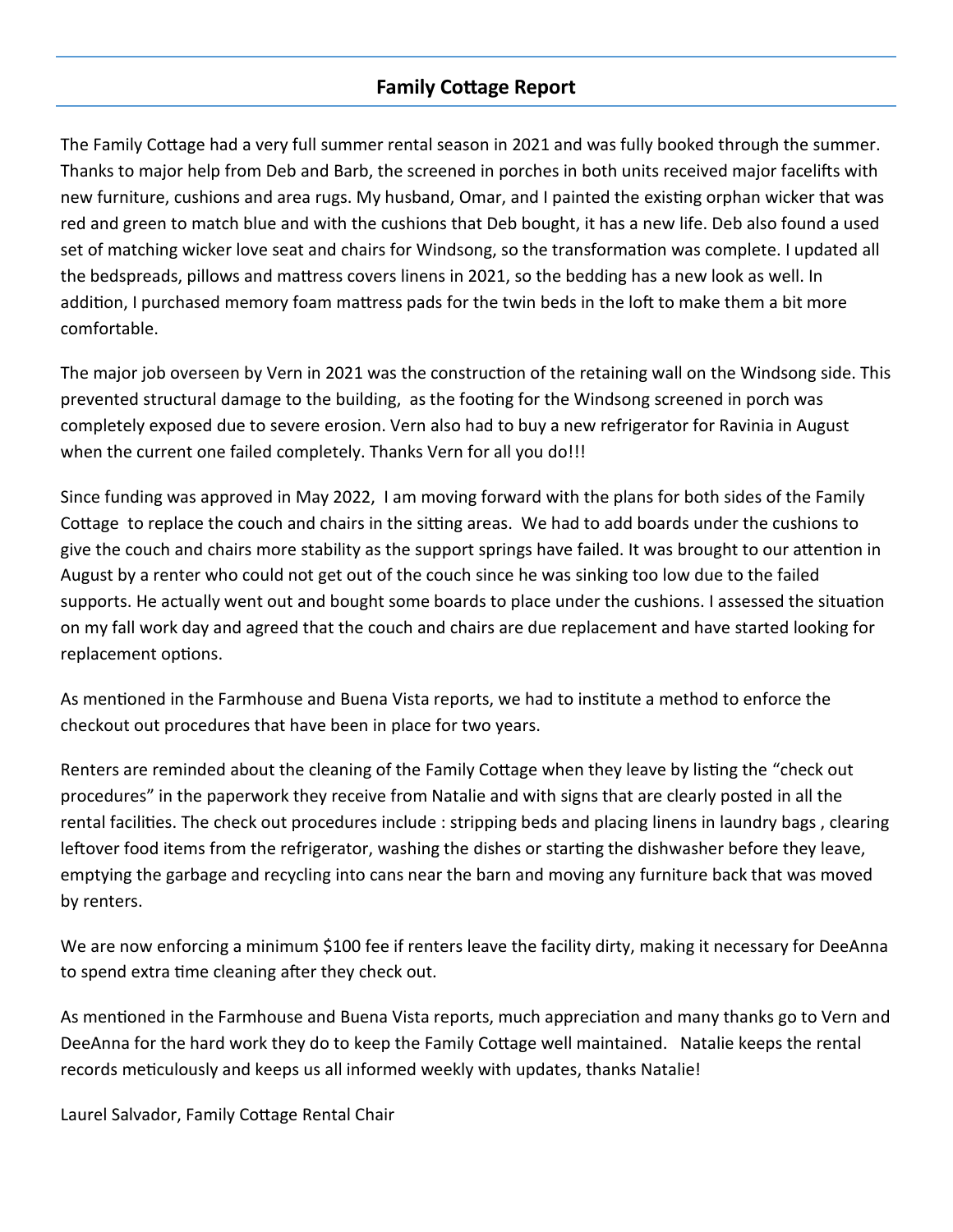#### **Farmhouse Report**

As we enter the summer season for the farmhouse, it is looking very different this year from the last two years. In 2021, due to safety concerns regarding COVID, we only rented "exclusively" to families and groups who knew one another and agreed to share the farmhouse. Now we have opened the farmhouse again to be a shared facility with the rental of individual rooms. This means that a member may be sharing the farmhouse with people that they do not know. They knowingly assume the risk of not knowing if fellow guests are vaccinated or not.

Renters are reminded about the cleaning of the farmhouse when they leave by listing the "check out procedures" in the paperwork they receive from Natalie and with signs that are clearly posted in all the rental facilities. The check-out procedures include: stripping beds and placing linens in laundry bags, clearing leftover food items from the refrigerator, starting the dishwasher before they leave, sweeping floors, vacuuming rugs, emptying the garbage and recycling into cans near the barn and moving any furniture back that was moved by renters.

We are now enforcing a minimum \$100 fee if renters leave the facility dirty, making it necessary for DeeAnna to spend extra time cleaning after they check out.

It is a **shared facility** and it is very important to all of us that it be as clean as possible for the next renters who will be staying there.

Some positive changes we have made this past year are: removing some of the old ceiling fans (there were 5 in the living room) and replacing them with 3 new white ones. Kitchen fans were also replaced and it has made a huge difference in the way that area looks. We also replaced two of the fans with vintage looking light fixtures. Some of the furniture (dressers and chairs) that were worn and scratched were treated to a new coat of light-colored chalk paint. Big improvement!

Future farmhouse projects include freshening up the paint on the front porch, planting native flowers around the outside and adding some shrubs to help screen and provide privacy for guests with the addition of the new pavilion just outside the backdoor to the farmhouse. We hope to build a screen porch sometime in the next few years, so farmhouse guests can enjoy sitting outside in the fresh air.

Now that we are back to an almost normal rental season this summer, we are confident that the farmhouse will continue to be a "home away from home" for many of our Prairie Club members and their guests. We expect a very busy summer and fall rental season as PC members enjoy time with friends, weekend getaways, family celebrations, reunions, bridal showers, girlfriend gatherings, book club retreats.and much more.

Much appreciation and many thanks go to Vern and DeeAnna for the hard work they do to keep the farmhouse looking good and staying clean. We cannot thank Natalie enough for all she does in the office to keep the farmhouse rentals organized and up to date. This is a team effort and the communication between all of us is crucial and continues to work very well.

As proud managers of the farmhouse, we continue to look for ways to make this historic and charming farmhouse safer, cleaner, affordable and more up to date.

Respectfully submitted, Deborah McGrath and Barbara Wittersheim Farmhouse chairs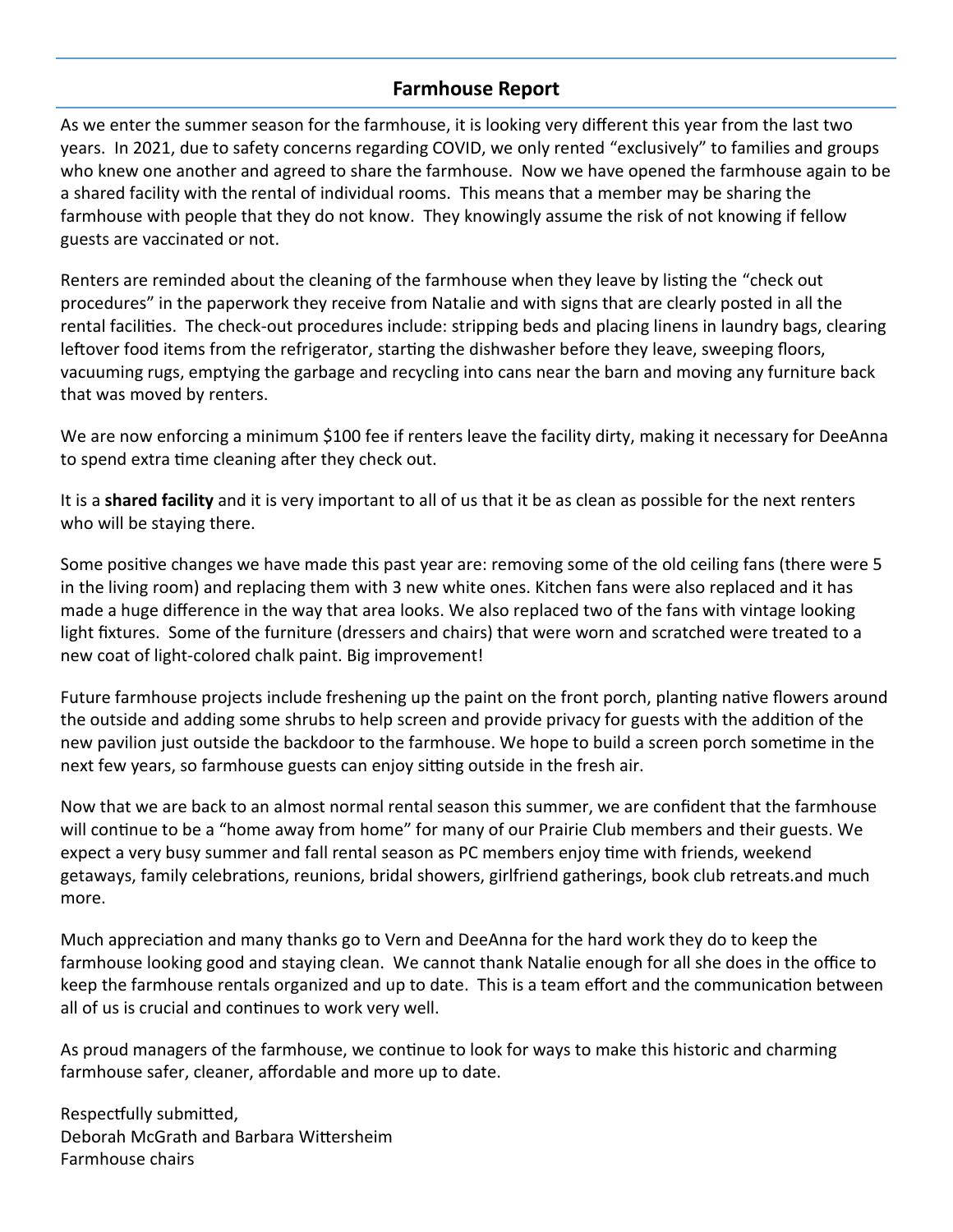#### **Spring Grove Report**

Despite all the bad news seemingly being reported from everywhere in the world these days, the Spring Grove camp continues to be a respite for members. We survived another winter and the grass and trees are greening up as we speak. The lodge deck repairs have been completed and new lattice was recently installed by siteholders. The paddle boats and swim raft, with new ladder, are ready for use in the beautiful spring fed pond. Also, we still have two permanent trailer sites available in the low lands. Whether you just come for the day, stay overnight in the lodge, pitch a tent next to the pond or use a weekend trailer site, please come explore and enjoy the Prairie Clubs other camp.

Thank you, Erin Kiehm, SG Camp Chairman

**Hazelhurst Report**

As the restrictions from Covid-19 waned, some activities in camp began to be reinvigorated and approach "normal".

Hazelhurst's new Legacy Pavilion opened with a joyful reception. The pavilion was used for both formal and informal gatherings almost every day.

Saturday evening entertainments partially resumed, with most events being staged outdoors.

One week an exhibit of members' art forms inhabited the Red Barn, and visitors could come and go at the convenience. The Kids' Variety Show, traditionally the last Saturday of July, took place at the Legacy Pavilion, with temporary, portable sources of light and amplification.

The Red Barn was relatively quiet in 2021 but stands ready to serve in 2022.

Rentals of the club-owned cottages, (Buena Vista, Family Cottage, and the Farmhouse), resumed, with restrictions on hours of occupation and extra cleaning requirements. Users of camp cheerfully wore masks and maintained social distance, so as to minimize possible spread of the virus.

Beach and boating activities were hugely enjoyed, being outdoors.

The beach path was once again customized for the changing dune, to make for safe entry and exit at the border of the woods and beach. Volunteers are the power of making this happen.

Conservation activities, for the most part, carried on as if the pandemic were a bad dream. Cheerful volunteers gathered on a number of Saturdays, with gloves, bug spray, tools and our famous Prairie Club spirit of rolling up our sleeves for the good of the camp.

Many Hazelhursters supported, with both monetary donations, and advocacy, the purchase of the **Harbert** Road Woods tract of land which now is protected through Chikaming Open Lands.

This was a great victory for the local ecology!